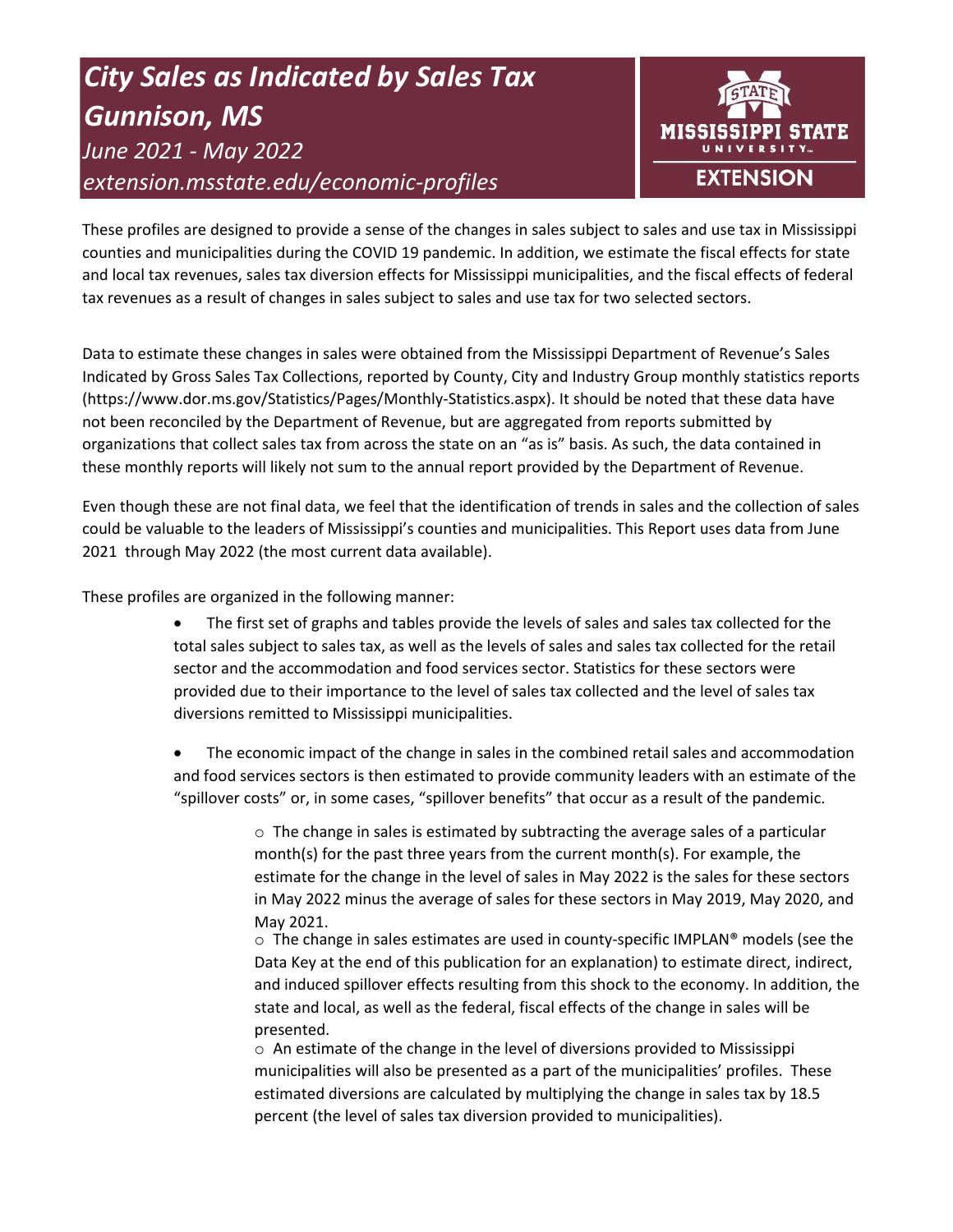| Total Sales as Indicated by Sales Tax (\$000s) |      |      |      |      | <b>Total Sales Tax Collected (\$000s)</b> |      |      |      |      |
|------------------------------------------------|------|------|------|------|-------------------------------------------|------|------|------|------|
| Month                                          | 2019 | 2020 | 2021 | 2022 | <b>Month</b>                              | 2019 | 2020 | 2021 | 2022 |
| January                                        | \$59 | \$52 | \$59 | \$64 | January                                   | \$4  | \$3  | \$4  | \$4  |
| February                                       | \$59 | \$49 | \$63 | \$61 | February                                  | \$4  | \$3  | \$4  | \$4  |
| March                                          | \$51 | \$47 | \$51 | \$55 | March                                     | \$3  | \$3  | \$3  | \$4  |
| April                                          | \$58 | \$51 | \$65 | \$56 | April                                     | \$4  | \$3  | \$4  | \$4  |
| May                                            | \$51 | \$46 | \$68 | \$51 | May                                       | \$3  | \$3  | \$4  | \$3  |
| June                                           | \$56 | \$49 | \$60 |      | June                                      | \$4  | \$3  | \$4  |      |
| July                                           | \$54 | \$55 | \$51 |      | July                                      | \$3  | \$3  | \$3  |      |
| August                                         | \$56 | \$56 | \$55 |      | August                                    | \$4  | \$4  | \$3  |      |
| September                                      | \$55 | \$57 | \$55 |      | September                                 | \$3  | \$4  | \$3  |      |
| October                                        | \$68 | \$69 | \$87 |      | October                                   | \$4  | \$4  | \$5  |      |
| November                                       | \$68 | \$73 | \$77 |      | November                                  | \$4  | \$5  | \$5  |      |
| December                                       | \$67 | \$70 | \$62 |      | December                                  | \$4  | \$5  | \$4  |      |



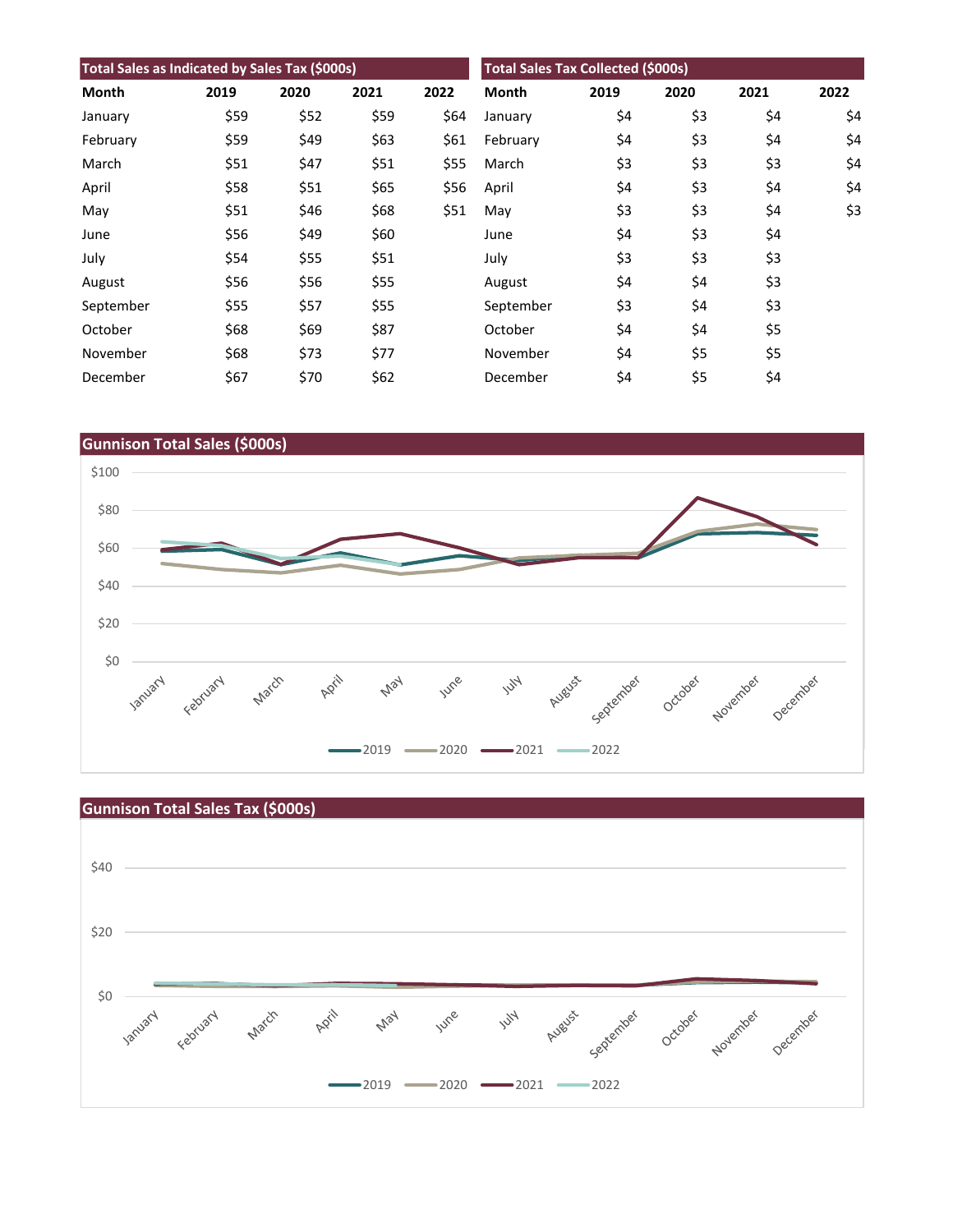| Retail Sector Sales as Indicated by Sales Tax (\$000s) |      |      |      |      | Retail Sector Sales Tax Collected (\$000s) |      |      |      |      |
|--------------------------------------------------------|------|------|------|------|--------------------------------------------|------|------|------|------|
| Month                                                  | 2019 | 2020 | 2021 | 2022 | <b>Month</b>                               | 2019 | 2020 | 2021 | 2022 |
| January                                                | \$30 | \$25 | \$31 | \$31 | January                                    | \$2  | \$2  | \$2  | \$2  |
| February                                               | \$29 | \$26 | \$31 | \$33 | February                                   | \$2  | \$2  | \$2  | \$2  |
| March                                                  | \$25 | \$25 | \$24 | \$24 | March                                      | \$1  | \$2  | \$1  | \$1  |
| April                                                  | \$30 | \$30 | \$33 | \$31 | April                                      | \$2  | \$2  | \$2  | \$2  |
| May                                                    | \$28 | \$26 | \$38 | \$29 | May                                        | \$2  | \$2  | \$2  | \$2  |
| June                                                   | \$34 | \$31 | \$36 |      | June                                       | \$2  | \$2  | \$2  |      |
| July                                                   | \$32 | \$37 | \$32 |      | July                                       | \$2  | \$2  | \$2  |      |
| August                                                 | \$34 | \$36 | \$0  |      | August                                     | \$2  | \$2  | \$0  |      |
| September                                              | \$33 | \$37 | \$36 |      | September                                  | \$2  | \$2  | \$2  |      |
| October                                                | \$37 | \$35 | \$30 |      | October                                    | \$2  | \$2  | \$1  |      |
| November                                               | \$37 | \$31 | \$31 |      | November                                   | \$2  | \$2  | \$2  |      |
| December                                               | \$33 | \$31 | \$0  |      | December                                   | \$2  | \$2  | \$0  |      |



![](_page_2_Figure_2.jpeg)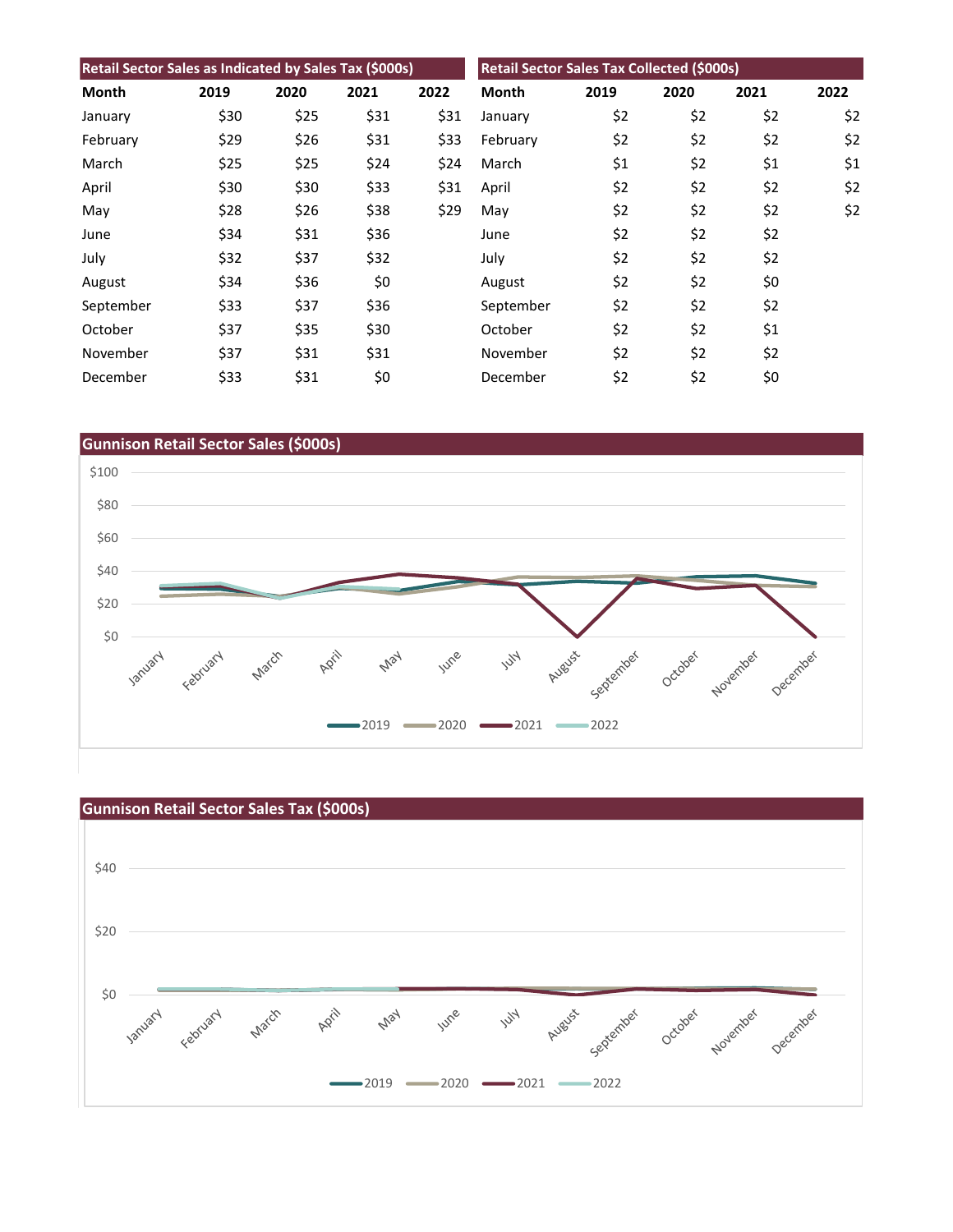| <b>Food Service and Accommodations Sector Sales</b><br>Subject to Sales Tax (\$000s) |     |     |     |     | <b>Food Service and Accommodations Sector Sales</b><br><b>Tax Collected (\$000s)</b> |     |     |     |     |
|--------------------------------------------------------------------------------------|-----|-----|-----|-----|--------------------------------------------------------------------------------------|-----|-----|-----|-----|
|                                                                                      |     |     |     |     |                                                                                      |     |     |     |     |
| January                                                                              | \$0 | \$0 | \$0 | \$0 | January                                                                              | \$0 | \$0 | \$0 | \$0 |
| February                                                                             | \$0 | \$0 | \$0 | \$0 | February                                                                             | \$0 | \$0 | \$0 | \$0 |
| March                                                                                | \$0 | \$0 | \$0 | \$0 | March                                                                                | \$0 | \$0 | \$0 | \$0 |
| April                                                                                | \$0 | \$0 | \$1 | \$0 | April                                                                                | \$0 | \$0 | \$0 | \$0 |
| May                                                                                  | \$0 | \$0 | \$3 | \$3 | May                                                                                  | \$0 | \$0 | \$0 | \$0 |
| June                                                                                 | \$0 | \$0 | \$3 |     | June                                                                                 | \$0 | \$0 | \$0 |     |
| July                                                                                 | \$0 | \$0 | \$1 |     | July                                                                                 | \$0 | \$0 | \$0 |     |
| August                                                                               | \$0 | \$0 | \$0 |     | August                                                                               | \$0 | \$0 | \$0 |     |
| September                                                                            | \$0 | \$0 | \$0 |     | September                                                                            | \$0 | \$0 | \$0 |     |
| October                                                                              | \$0 | \$0 | \$0 |     | October                                                                              | \$0 | \$0 | \$0 |     |
| November                                                                             | \$0 | \$0 | \$0 |     | November                                                                             | \$0 | \$0 | \$0 |     |
| December                                                                             | \$0 | \$0 | \$0 |     | December                                                                             | \$0 | \$0 | \$0 |     |

**Gunnison Food Service and Accommodations Sector Sales (\$000s)**

![](_page_3_Figure_2.jpeg)

![](_page_3_Figure_3.jpeg)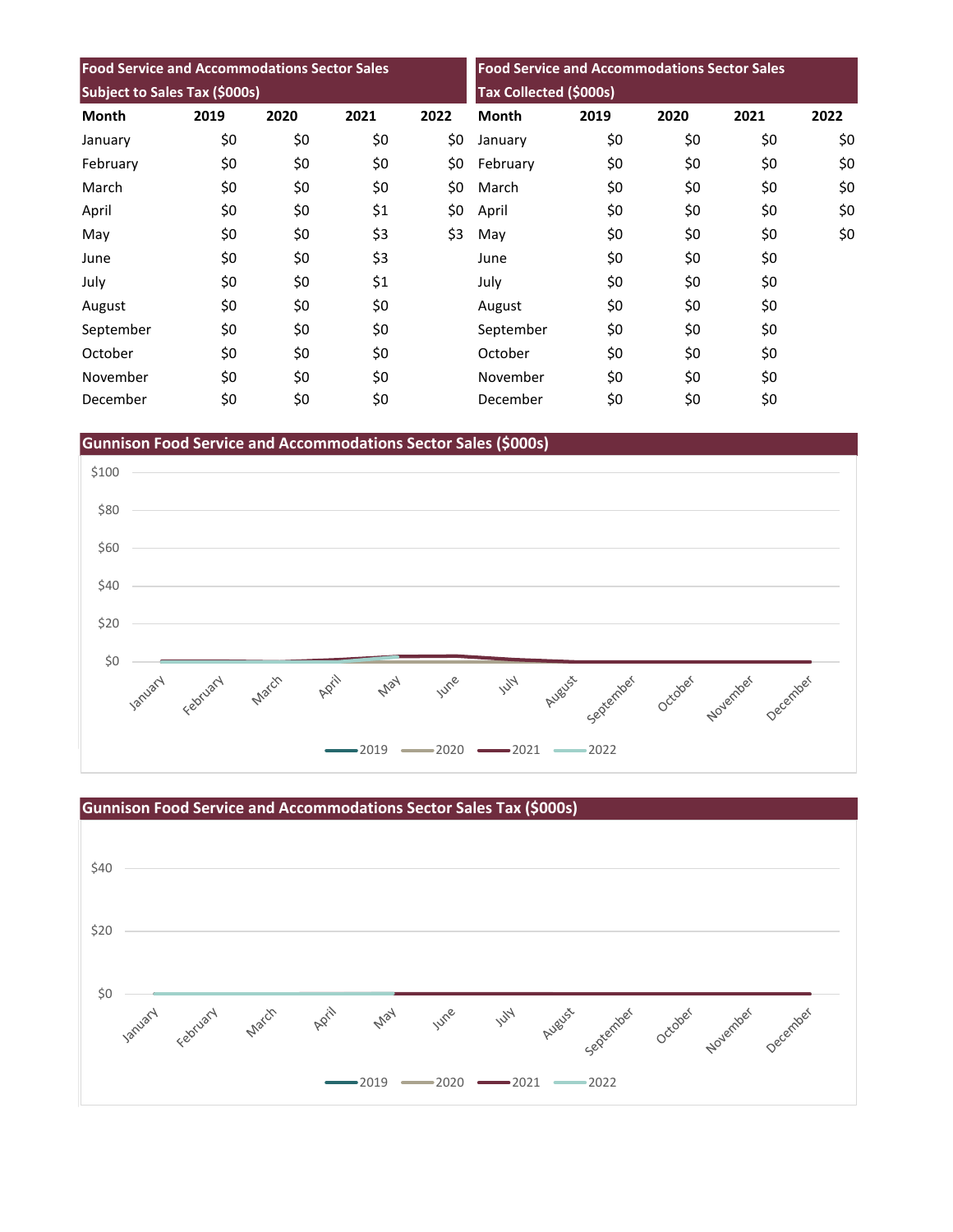| <b>Estimated Change in Sales</b>                        |                      |                |              |
|---------------------------------------------------------|----------------------|----------------|--------------|
|                                                         | <b>Sales</b>         | Average Sales* | Change in    |
|                                                         | <b>Jun21 - May22</b> | Jun18 - May21  | <b>Sales</b> |
| <b>Agriculture, Forestry, Fishing and Hunting</b>       | \$0                  | \$0            | \$0          |
| Mining, Quarrying, and Oil and Gas Extraction           | \$0                  | \$0            | \$0          |
| <b>Utilities</b>                                        | \$0                  | \$0            | \$0          |
| Construction                                            | \$0                  | \$0            | \$0          |
| <b>Manufacturing</b>                                    | \$0                  | \$0            | \$0          |
| <b>Wholesale Trade</b>                                  | \$0                  | \$0            | \$0          |
| <b>Retail Trade</b>                                     | \$312,334            | \$375,250      | (562,916)    |
| <b>Transportation and Warehousing</b>                   | \$0                  | \$0            | \$0          |
| <b>Information</b>                                      | \$145,614            | \$192,123      | ( \$46,509)  |
| <b>Finance and Insurance</b>                            | \$0                  | \$0            | \$0          |
| <b>Real Estate and Rental and Leasing</b>               | \$0                  | \$0            | \$0          |
| <b>Professional, Scientific, and Technical Services</b> | \$0                  | \$0            | \$0          |
| <b>Management of Companies and Enterprises</b>          | \$0                  | \$0            | \$0          |
| <b>Admin/Support/Waste Mgt &amp; Remediation Svcs</b>   | \$0                  | \$0            | \$0          |
| <b>Educational Services</b>                             | \$0                  | \$0            | \$0          |
| <b>Health Care and Social Assistance</b>                | \$0                  | \$0            | \$0          |
| Arts, Entertainment, and Recreation                     | \$0                  | \$0            | \$0          |
| <b>Accomodation and Food Services</b>                   | \$6,888              | \$1,612        | \$5,276      |
| <b>Other Services (except Public Administration)</b>    | \$0                  | \$0            | \$0          |
| <b>Public Administration</b>                            | \$0                  | \$0            | \$0          |
| <b>Change in Total of Sector Sales</b>                  | \$464,836            | \$568,984      | (5104, 149)  |

\*Average Sales is calculated as the sum of average monthly sales for the three previous years.

| <b>Economic Impact Summary from Change in Total of Sector Sales (IMPLAN)</b> |                   |              |                             |              |  |  |  |  |
|------------------------------------------------------------------------------|-------------------|--------------|-----------------------------|--------------|--|--|--|--|
| <b>Impact Type</b>                                                           | <b>Employment</b> | Labor Income | <b>Total Value</b><br>Added | Output       |  |  |  |  |
| <b>Direct Effect</b>                                                         | (0.6)             | (524, 962)   | (551, 347)                  | (564, 014)   |  |  |  |  |
| <b>Indirect Effect</b>                                                       | (0.1)             | (54, 342)    | ( \$8,618)                  | ( \$19,628)  |  |  |  |  |
| <b>Induced Effect</b>                                                        | (0.1)             | (53, 244)    | (55, 598)                   | ( \$10,446)  |  |  |  |  |
| <b>Total Effect</b>                                                          | (0.2)             | (59, 723)    | ( \$3,709)                  | ( \$38, 933) |  |  |  |  |

## **Estimated Change in Municipal Sales Tax Diversions (18.5%) (\$1,247)**

See explanation of Municipal Sales Tax Diversions in the Data Key.

### **Estimated Change in State and Local Tax from Change in Total of Sector Sales (IMPLAN)**

|                                  |                   |            | <b>Taxes on</b>       |                   |                     |
|----------------------------------|-------------------|------------|-----------------------|-------------------|---------------------|
|                                  | <b>Employment</b> | Proprietor | <b>Production and</b> |                   |                     |
| <b>Description</b>               | Compensation      | Income     | <b>Imports</b>        | <b>Households</b> | <b>Corporations</b> |
| <b>Dividends</b>                 | \$0               | \$0        | \$0                   | \$0               | (516)               |
| <b>Social Insurance</b>          | (\$2)             | \$0        | \$0                   | \$0               | \$0                 |
| <b>TOPI: Sales Tax</b>           | \$0               | \$0        | (56, 743)             | \$0               | \$0                 |
| <b>TOPI: Property Tax</b>        | \$0               | \$0        | ( \$4,260)            | \$0               | \$0                 |
| <b>TOPI: Other Tax</b>           | \$0               | \$0        | (5435)                | \$0               | \$0                 |
| <b>Corporate Profits Tax</b>     | \$0               | \$0        | \$0                   | \$0               | (5289)              |
| <b>Personal Taxes</b>            | \$0               | \$0        | \$0                   | (\$617)           | \$0                 |
| <b>Total State and Local Tax</b> | (\$1)             | \$0        | \$5,532               | ( \$216)          | \$0                 |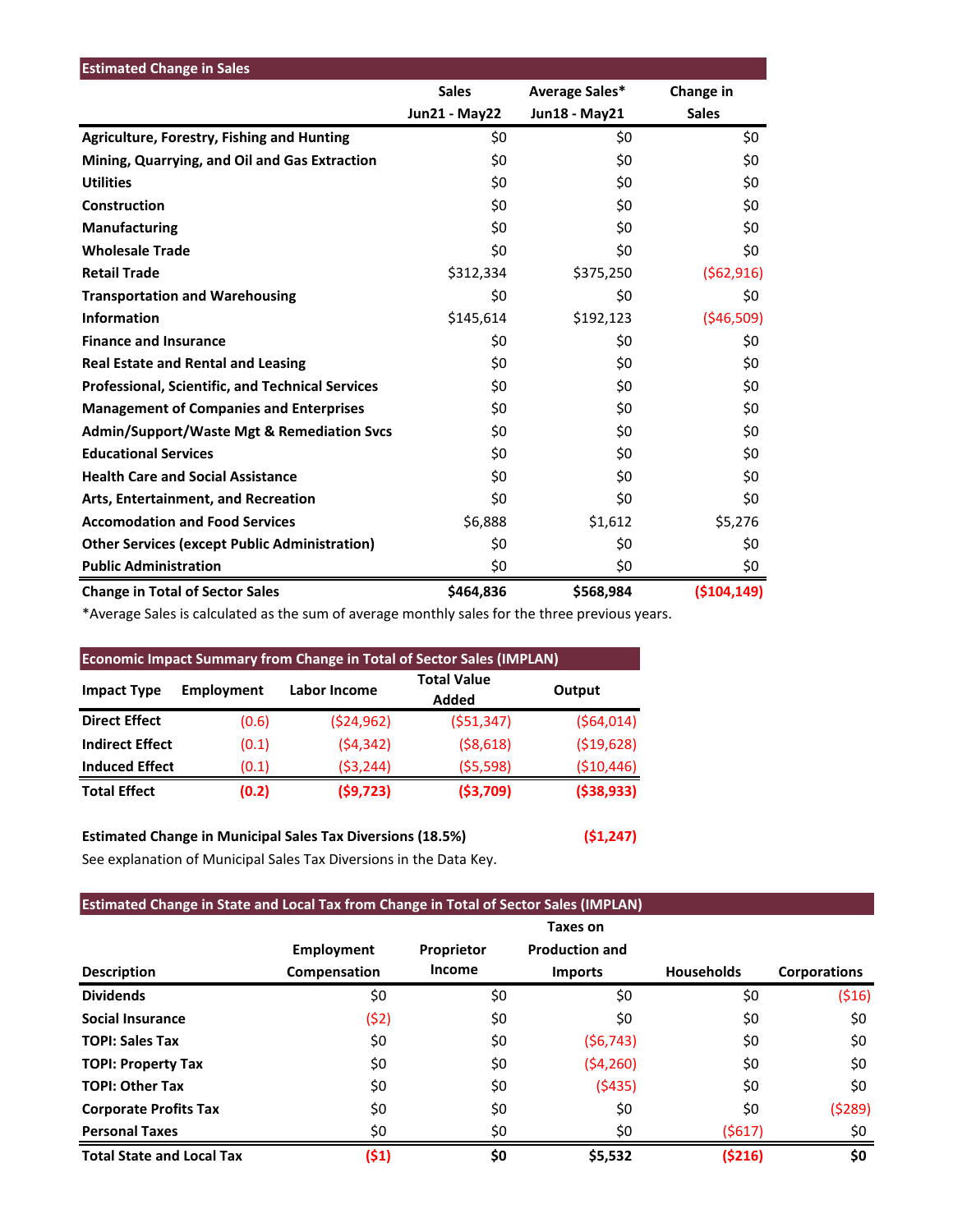## **Sales Tax Diversions and Special Levies**

| <b>Gunnison Diversions</b> |       |       |         |       | <b>No Special Levy</b> |      |      |      |      |  |
|----------------------------|-------|-------|---------|-------|------------------------|------|------|------|------|--|
| Month                      | 2019  | 2020  | 2021    | 2022  | Month                  | 2019 | 2020 | 2021 | 2022 |  |
| January                    | \$709 | \$632 | \$712   | \$755 | January                |      |      |      |      |  |
| February                   | \$783 | \$594 | \$739   | \$621 | February               |      |      |      |      |  |
| March                      | \$622 | \$571 | \$732   | \$674 | March                  |      |      |      |      |  |
| April                      | \$630 | \$638 | \$749   | \$725 | April                  |      |      |      |      |  |
| May                        | \$672 | \$524 | \$734   | \$568 | May                    |      |      |      |      |  |
| June                       | \$760 | \$586 | \$669   |       | June                   |      |      |      |      |  |
| July                       | \$547 | \$636 | \$730   |       | July                   |      |      |      |      |  |
| August                     | \$661 | \$653 | \$640   |       | August                 |      |      |      |      |  |
| September                  | \$648 | \$707 | \$616   |       | September              |      |      |      |      |  |
| October                    | \$797 | \$820 | \$1,019 |       | October                |      |      |      |      |  |
| November                   | \$753 | \$941 | \$921   |       | November               |      |      |      |      |  |
| December                   | \$799 | \$786 | \$750   |       | December               |      |      |      |      |  |

| <b>No Special Levy</b> |      |      |      |      | <b>No Special Levy</b> |      |      |      |      |  |
|------------------------|------|------|------|------|------------------------|------|------|------|------|--|
| Month                  | 2019 | 2020 | 2021 | 2022 | Month                  | 2019 | 2020 | 2021 | 2022 |  |
| January                |      |      |      |      | January                |      |      |      |      |  |
| February               |      |      |      |      | February               |      |      |      |      |  |
| March                  |      |      |      |      | March                  |      |      |      |      |  |
| April                  |      |      |      |      | April                  |      |      |      |      |  |
| May                    |      |      |      |      | May                    |      |      |      |      |  |
| June                   |      |      |      |      | June                   |      |      |      |      |  |
| July                   |      |      |      |      | July                   |      |      |      |      |  |
| August                 |      |      |      |      | August                 |      |      |      |      |  |
| September              |      |      |      |      | September              |      |      |      |      |  |
| October                |      |      |      |      | October                |      |      |      |      |  |
| November               |      |      |      |      | November               |      |      |      |      |  |
| December               |      |      |      |      | December               |      |      |      |      |  |

| <b>No Special Levy</b> |      |      |      |      |
|------------------------|------|------|------|------|
| <b>Month</b>           | 2019 | 2020 | 2021 | 2022 |
| January                |      |      |      |      |
| February               |      |      |      |      |
| March                  |      |      |      |      |
| April                  |      |      |      |      |
| May                    |      |      |      |      |
| June                   |      |      |      |      |
| July                   |      |      |      |      |
| August                 |      |      |      |      |
| September              |      |      |      |      |
| October                |      |      |      |      |
| November               |      |      |      |      |
| December               |      |      |      |      |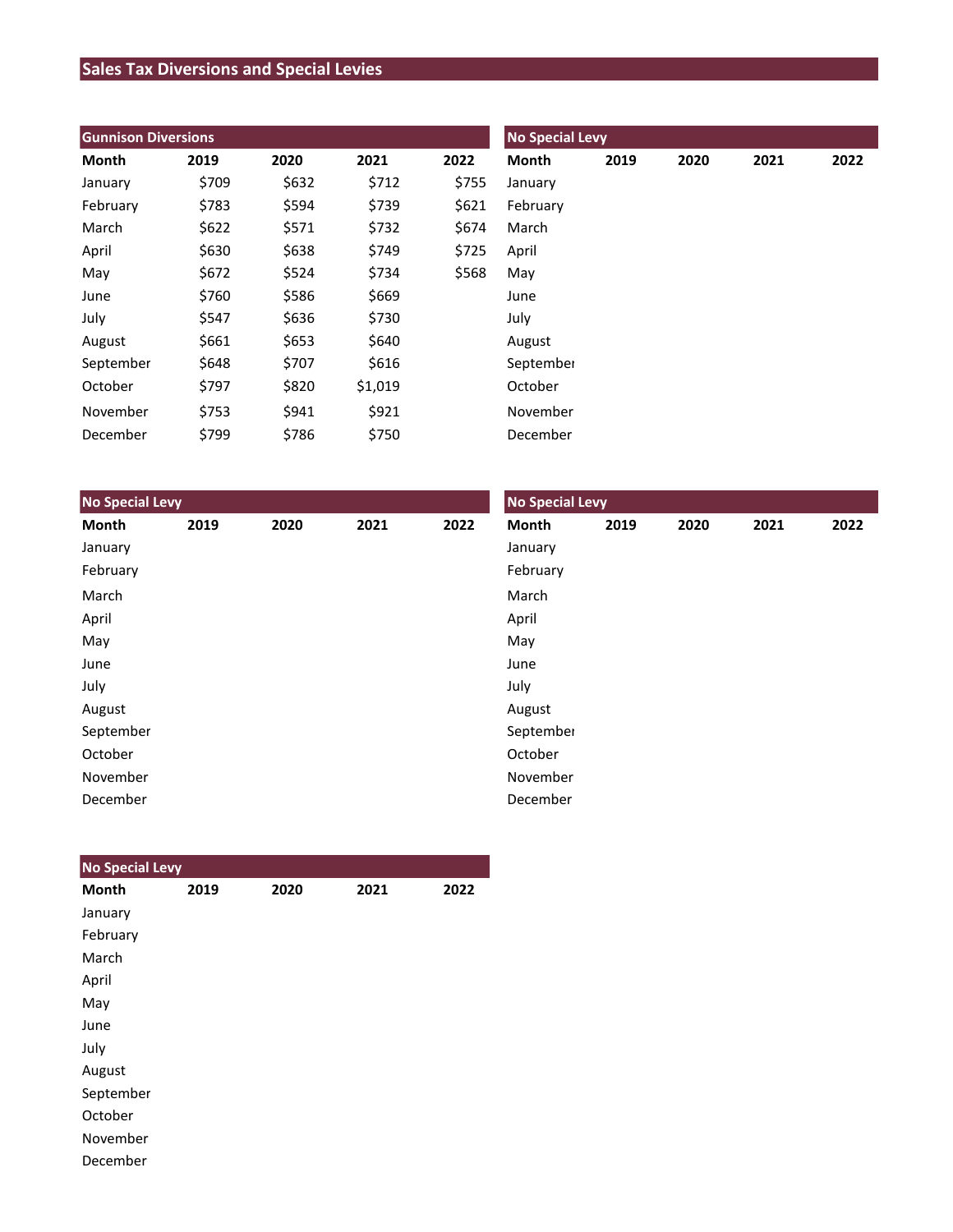| <b>Estimated Change in Federal Tax from Change in Total of Sector Sales (IMPLAN)</b> |              |               |                       |                   |                     |  |  |  |  |
|--------------------------------------------------------------------------------------|--------------|---------------|-----------------------|-------------------|---------------------|--|--|--|--|
|                                                                                      | Taxes on     |               |                       |                   |                     |  |  |  |  |
|                                                                                      | Employment   | Proprietor    | <b>Production and</b> |                   |                     |  |  |  |  |
| <b>Description</b>                                                                   | Compensation | <b>Income</b> | <b>Imports</b>        | <b>Households</b> | <b>Corporations</b> |  |  |  |  |
| <b>Social Insurance</b>                                                              | ( \$3,861)   | (5124)        | \$0                   | \$0               | \$0                 |  |  |  |  |
| <b>TOPI: Taxes</b>                                                                   | \$0          | \$0           | (5258)                | \$0               | \$0                 |  |  |  |  |
| <b>Corporate Profits Tax</b>                                                         | \$0          | \$0           | \$0                   | \$0               | (5596)              |  |  |  |  |
| <b>Personal Tax: Income Tax</b>                                                      | \$0          | \$0           | \$0                   | (51, 415)         | \$0                 |  |  |  |  |
| <b>Total Federal Tax</b>                                                             | (51,205)     | (\$29)        | \$488                 | (5501)            | \$0                 |  |  |  |  |

## **DATA Key**

### **Total Sales as Indicated by Sales Tax**

North American Industrial Classification Sectors (NAICS) sectors included in the "Total Sales as Indicated by Sales Tax" statistics include: Sector 11 – *Agriculture, Forestry, Fishing and Hunting* ; Sector 21 – *Mining, Quarrying, and Oil and Gas Extraction* ; Sector 22 – *Utilities*; Sector 23 – *Construction* ; Sector 31-33 – *Manufacturing* ; Sector 42 – *Wholesale Trade* ; Sector 44-45 – *Retail Trade* ; Sector 48-49 – *Transportation and Warehousing* ; Sector 51 – *Information* ; Sector 52 – *Finance and Insurance* ; Sector 53 – *Real Estate and Rental and Leasing* ; Sector 54 – *Professional, Scientific, and Technical Services*; Sector 55 – *Management of Companies and Enterprises* ; Sector 56 – *Administrative and Support and Waste Management and Remediation Services* ; Sector 61 – *Educational Services*; Sector 62 – *Health Care and Social Assistance* ; Sector 71 – *Arts, Entertainment, and Recreation* ; Sector 72 – *Accommodation and Food Services* ; Sector 81 – *Other Services (Except Public Administration)* ; and Sector 92 – *Public Administration* .

#### **Retail Sector Sales**

Retail Sector Sales includes NAICS Sector 44-45 – Retail Trade.

#### **Accommodation and Food Service Sector Sales**

Accommodation and Food Services Sector Sales includes NAICS Sector 72 – Accommodation and Food Services.

#### **Estimated Change in Sales**

To determine the economic impact of changes in specific sector sales, the average monthly sales by sector (using sales from the thirty-six months prior to the study time frame) was subtracted from the sales for that sector in the study time frame. For this publication, each month's sector sales from April 2018 through March 2020 were averaged and subtracted from sector sales occurring in the April 2020 through March 2021 time period to obtain the Change in Sales estimate. The estimated changes in sales for all sectors were summed to obtain the estimate for the change in Total of Sector Sales.

Municipalities are assigned to the county in which the largest proportion of the municipality's population resides (e.g., while the city of Jackson lies in Hinds, Madison, and Rankin Counties, Jackson was "assigned" to Hinds County because the majority of its population resides in Hinds County).

If the change in sales is negative, this indicates that the sales for the specific geographic area fall below expected values when using the previous three years as a benchmark. If the change in sales is positive, then the sales for the specific geographic area is greater than what would have been expected when using the three previous years as a benchmark.

#### **Estimated Change in Municipal Sales Tax Diversions**

Municipalities receive 18.5 percent of sales tax collected within their boundaries from the Mississippi Department of Revenue that can be used in the general budget(counties are not eligible for this allocation). The estimated change in the municipal sales tax diversion is calculated as 18.5 percent of the change in Taxes on Production and Imports: Sales Tax estimated in the Estimated Change in State and Local Tax from Change in Total of Sector Sales table.